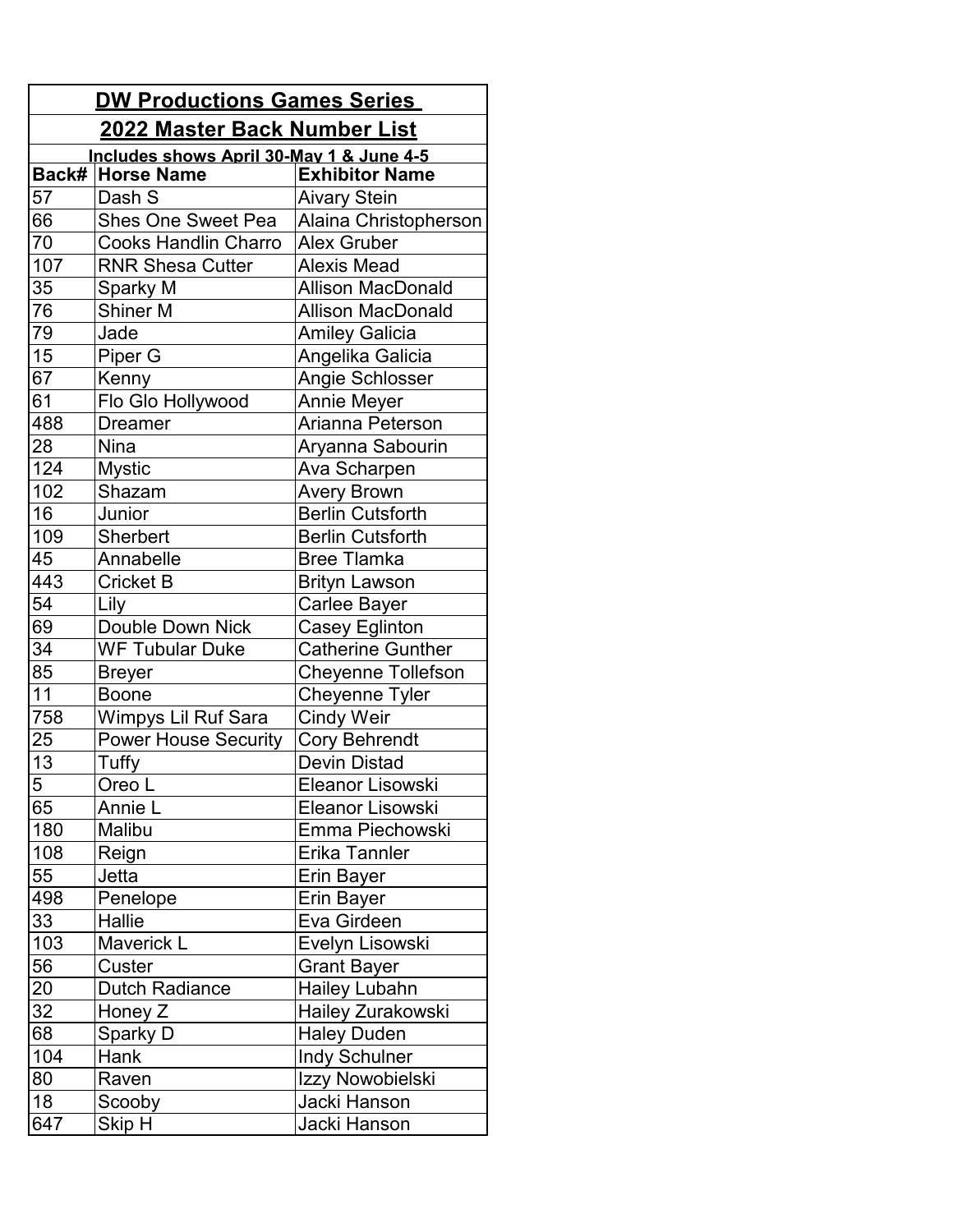| 19  | <b>Call Me Smart Millie</b>          | <b>Jackie Thayer</b>       |
|-----|--------------------------------------|----------------------------|
| 499 | Mandy                                | Jackie Thayer              |
| 443 | <b>Cricket B</b>                     | Jaidyn Bullick             |
| 84  | Reno T                               | <b>James Mallett-Brown</b> |
| 158 | Zeke D                               | Jan Deile                  |
| 59  | <b>Lil Annie Oakley</b>              | Jennifer Smart             |
| 125 | Darlin H                             | Jocelyn Hanson             |
| 14  | Ima Famous Casanova                  | John Weir                  |
| 730 | Pete Is Fabulous                     | John Weir                  |
| 9   | Nova K                               | Kamilla Galicia            |
| 50  | ImTheResultOfAnAffair Katie Haas     |                            |
| 17  | <b>Tuckers Peppy Pete</b>            | <b>Katy Briggs</b>         |
| 39  | Dallas                               | Kaylee Rinehart            |
| 49  | <b>Peppermint Mocha</b>              | Kendyl Halasy              |
| 201 | <b>Shezza Smokin Hottie</b>          | <b>Kendyl Halasy</b>       |
| 38  | <b>Hershey Kiss</b>                  | Kenzi Eglinton             |
| 36  | Trigger V                            | <b>Kylie Vreeland</b>      |
| 99  | Ally                                 | Kylie Vreeland             |
| 73  | <b>Silkie</b>                        | Lacy Kieffer               |
| 30  | <b>Rockstar K</b>                    | Lana Kieffer               |
| 62  | Ranger A                             | Larry Adamson              |
| 43  | <b>Boone's DineNDash</b>             | Laurie Zurakowski          |
| 89  | <b>Skittles</b>                      | Lexi Potvin                |
| 51  | Meera                                | <b>Lilly Hallin</b>        |
| 75  | Zeke H                               | <b>Lily Huppert</b>        |
| 37  | Angel                                | <b>Lily Kieffer</b>        |
| 71  | Josie T                              | <b>Lily Truesdell</b>      |
| 72  | Jasmine T                            | London Truesdell           |
| 196 | Abby M                               | <b>Lucy Manning</b>        |
| 21  | Dust Of Ace                          | Lydia Leach                |
| 168 | Lacey D                              | <b>Madison Deile</b>       |
| 8   | <b>JMP Shiney Gallo</b>              | Maezee Schulner            |
| 105 | Reno M                               | <b>Malia Millard</b>       |
| 112 | <b>Boots</b>                         | <b>Marina Honnette</b>     |
| 238 | Sonny H                              | <b>Marina Honnette</b>     |
| 46  | <b>Bullys Lil Hotrodder</b>          | Marissa Wallace            |
| 81  | Bullys EasyOnTheEyes Megan Mattausch |                            |
| 48  | <b>Bettie</b>                        | <b>Melissa Williams</b>    |
| 42  | Ranger H                             | Meya Haigh                 |
| 82  | Peanut L                             | Norah Leyde                |
| 199 | Shelby D                             | Olivia Decker              |
| 86  | Hottie L                             | Payton Loomis              |
| 31  | <b>Dutchess</b>                      | Rayha Tober                |
| 60  | Lyla                                 | Rebecca Kendall            |
| 200 | Ms Dun It Willow                     | Rebecca Kendall            |
| 53  | Norma                                | <b>Reed Bayer</b>          |
| 27  | <b>CPH Jimmyletsdrink</b>            | Samantha Behrendt          |